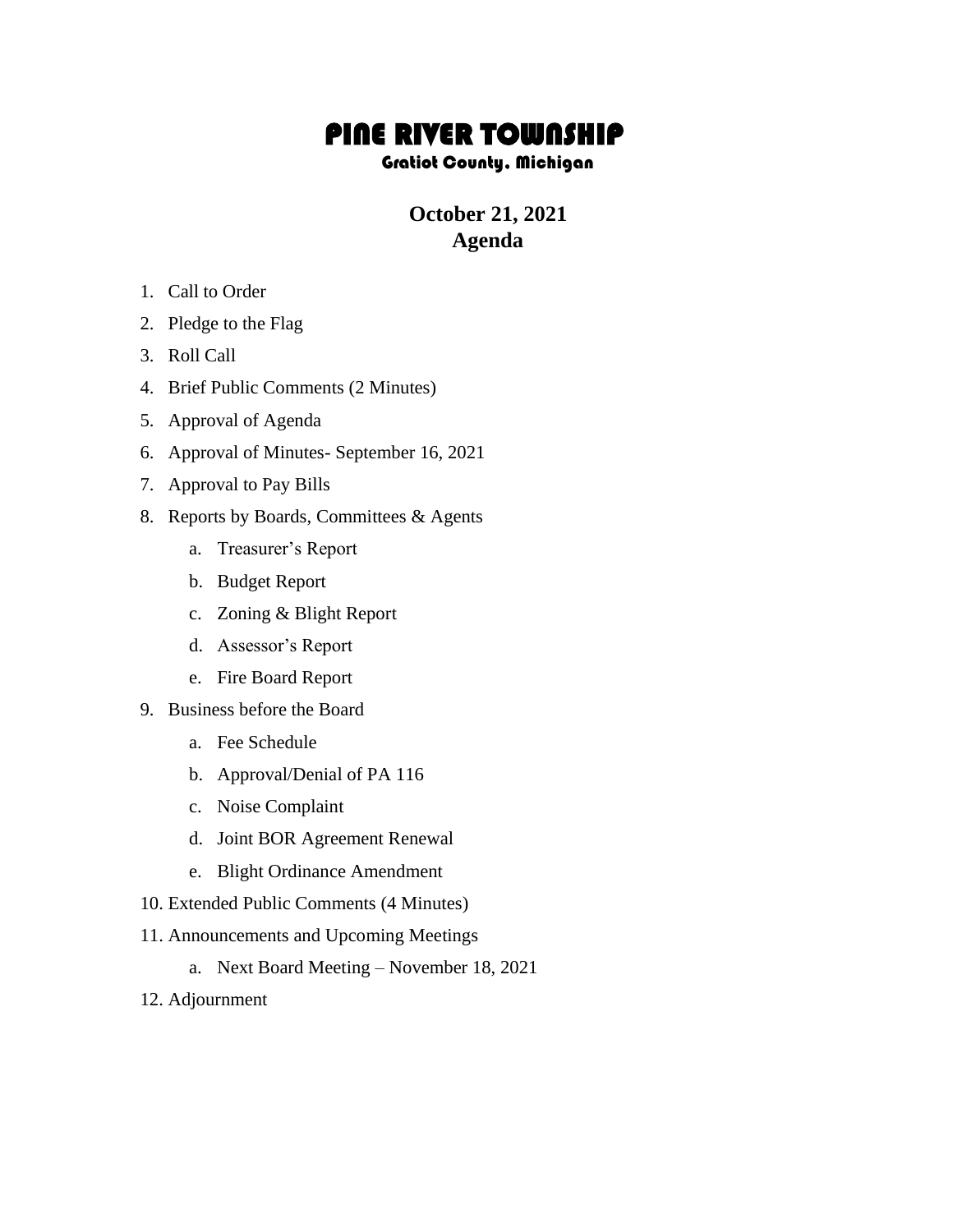## **MINUTES OF THE PINE RIVER TOWNSHIP BOARD MONTHLY MEETING OCTOBER 21, 2021**

- 1.) The regular monthly meeting of the Pine River Township Board was called to order at 7:04PM by Supervisor Beeson at the Township Hall.
- 2.) Pledge the flag: The Board and the Public said the Pledge to the flag.
- 3.) Roll Call: Best: present; Moeggenborg: present; Beeson: present; Whitmore: present; Baker: present. (5) Board members present, (0) absent.
- 4.) Public Comments:
	- a. None
- 5.) Approve the Agenda:
	- a. Motion made by Moeggenborg: second by Best: to approve the Agenda with addition of 9e Blight Ordinance Amendment. All present Board members approved. The motion carried 5-0.
- 6.) Approve the Minutes:
	- a. Motion made by Best: second by Baker: to approve the Minutes of the meeting from September 16, 2021. All present Board members approved. The motion carried 5-0.
- 7.) Approval to Pay Bills:
	- a. Motion made by Moeggenborg: second by Best: to approve the payment of bills as presented in the amount of \$14,765.17. All present Board members approved. The motion carried 5-0.
- 8.) Reports by Boards, Committees, and Agents
	- a. Treasurer's Report Discussion: Board reviewed, bank reconciliations have been received and reviewed by all present. Placed on file.
	- b. Budget Report Discussion: report placed on file.
	- c. Zoning and Blight Officer on file
	- d. Assessor Report No report
	- e. Fire Services No report